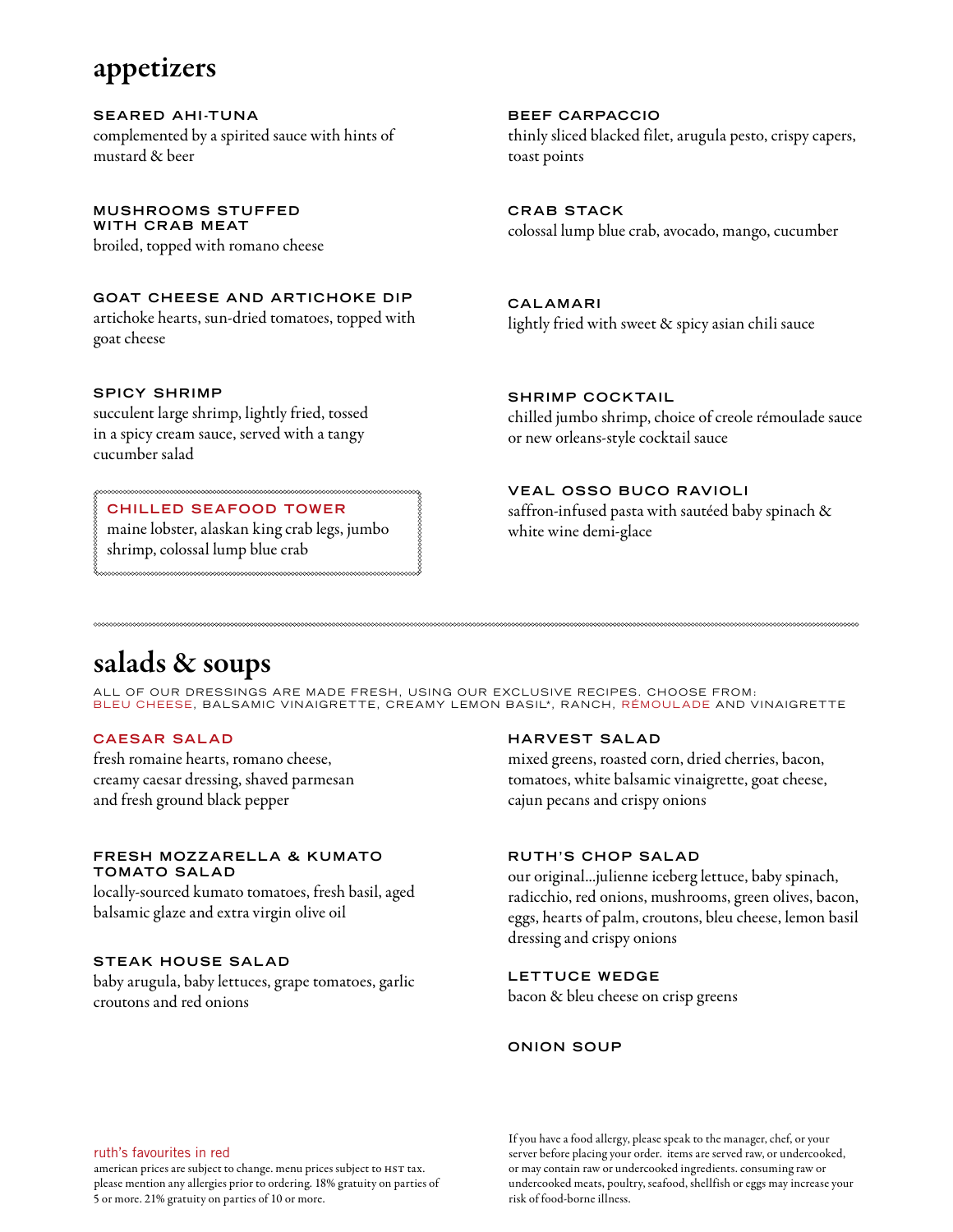## signature steaks & chops

**NEW YORK STRIP** USDA prime, full-bodied, slightly firmer than a ribeye 16 oz cut

**T-BONE** full-flavoured 24 oz USDA Prime cut

**LAMB CHOPS** three 5 oz extra thick chops, marinated overnight, with fresh mint

**RIBEYE** USDA prime, well marbled for peak flavour, deliciously juicy 16 oz cut

**COWBOY RIBEYE** bone-in 22 oz USDA prime cut **PETITE FILET & SHRIMP** two 4 oz medallions with large shrimp

### **FILET**

tender corn-fed midwestern beef 8 oz cut and 11 oz cut

**VEAL CHOP WITH SWEET AND HOT PEPPERS** broiled, marinated in oil, garlic and onions 16 oz cut

**PORTERHOUSE FOR TWO** rich flavour of a strip, tenderness of a filet, 40 oz USDA prime cut

**SURF AND TURF** 8 oz filet & lobster tail 16 oz new york strip & lobster tail cowboy ribeye & lobster tail

Specialty Cuts

**BONE-IN FILET** an incredibly tender 16 oz bone-in cut at the peak of flavour

**BONE-IN NEW YORK STRIP** USDA prime, full-bodied 19 oz bonein cut, our founder's favourite

**TOMAHAWK RIBEYE** USDA prime bone-in 40 oz ribeye, well-marbled for peak flavour

# entrée complements

**SHRIMP** six additional large shrimp

**BLEU CHEESE CRUST** bleu cheese, roasted garlic and a touch of panko bread crumbs

**HOLLANDAISE SAUCE**

**BERNAISE SAUCE**

**SWEET & HOT PEPPERS**